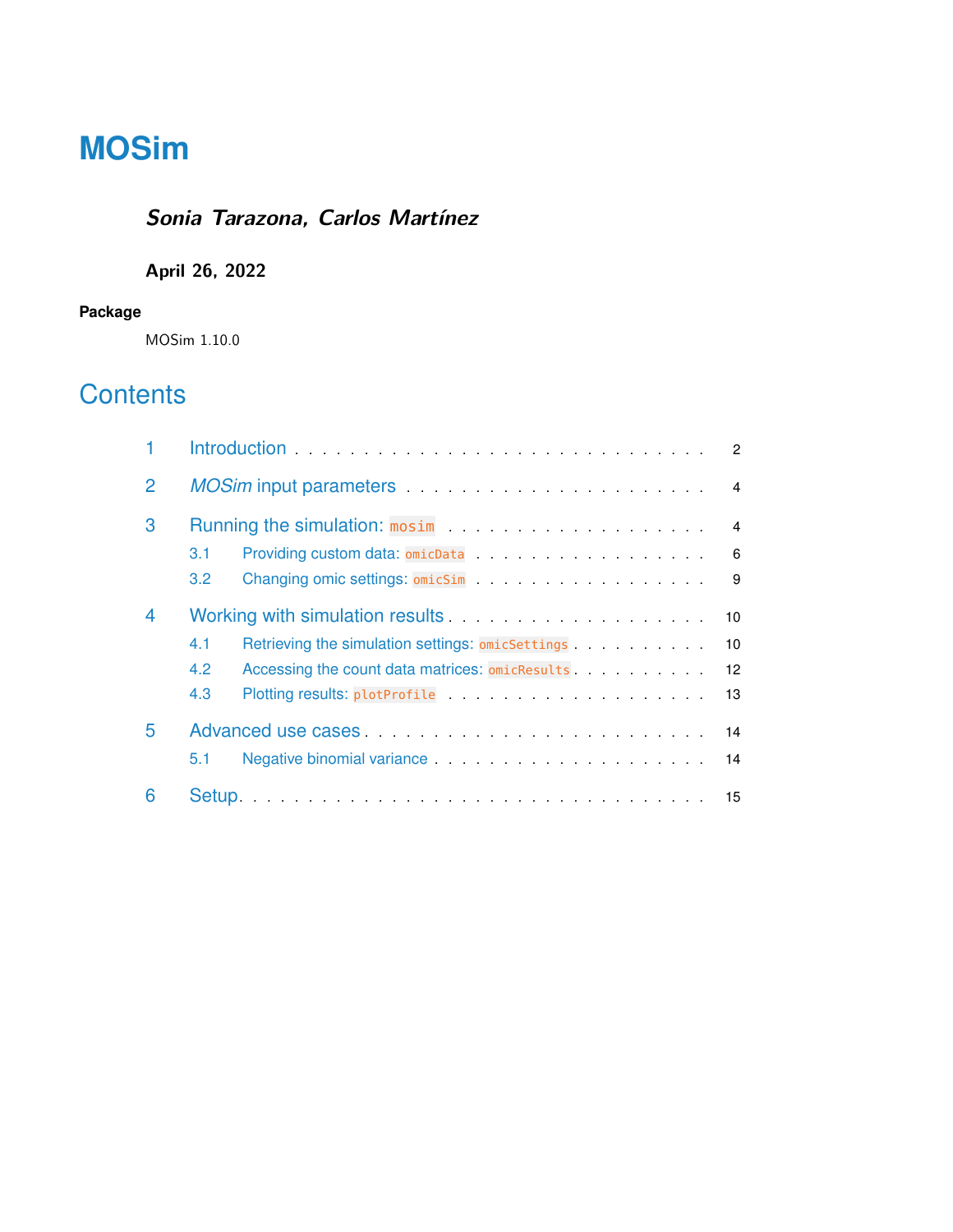## 1 Introduction

<span id="page-1-0"></span>[MOSim](http://bioconductor.org/packages/MOSim) package simulates multi-omic experiments that mimic regulatory mechanisms within the cell. Gene expression (RNA-seq count data) is the central data type and the rest of available omic data types act as regulators of genes and include ATAC-seq (DNase-seq), ChIP-seq, small RNA-seq and Methyl-seq. In addition, transcription factor (TF) regulation can also be modeled.

[MOSim](http://bioconductor.org/packages/MOSim) algorithm returns the simulated count data matrices, regulatory connections between genes and omic features and a detailed description of the simulation settings. Thus, these results can be used to test new integration methods, to tune or prepare analysis pipelines, or as example data in users' manuals or for teaching purposes.

[MOSim](http://bioconductor.org/packages/MOSim) requires a seed count dataset for each omic to be simulated. For regulatory omics and TFs, an association table linking genes to regulators must also be given. For convenience, [MOSim](http://bioconductor.org/packages/MOSim) includes default datasets from STATegra project (mouse data) for all omics, so the package can be still used in absence of custom data.

Due do the potentially great amount of information generated, multiple helper functions are available for both passing the necessary input data and retrieving the generated data.

The outcome of the simulation process depends on two types of input information: the specific parameters to the omics to be simulated and the experimental design.

The experimental design options are flexible. The user can choose the number of experimental groups and the number of replicates. Time series data can also be simulated and, again, the user decided the number of time points.

The process starts by simulating RNA-seq (gene expression) data. To do that, the program takes a sample from the supplied identifiers (row names of the initial count dataset) and labels them as differentially expressed genes (DEG). The percentage of DEG can be configured by the user, as many other settings that will be described in this vignette. A gene is considered to be differentially expressed if the expression of the gene changes (i) between the reference experimental group (group 1) and at least one of the remaining groups in the experimental design or (ii) across time.

When time course data is to be simulated, [MOSim](http://bioconductor.org/packages/MOSim) assigns one of the following profiles to each of the DEGs (Figure [1\)](#page-2-1) in each of the experimental groups:

**Continuous induction** lineal increase of the activity of the gene with time.

**Continuous repression** lineal decrease of the activity of the gene with time.

- **Transitory induction** inactive gene at the initial time, with progressive increasing of the activity followed by a decrease.
- **Transitory repression** active gene at the initial time, with progressive decreasing of the activity followed by an increase.

**Flat** the activity of the gene remains constant along time.

If a DEG is assigned to a flat profile in all groups, the algorithm will model a change in expression for at least one of the experimental groups (up or down regulation).

For other experimental designs not including time series, all DEGs are labeled as flat and the change in expression is modeled as indicated above, that is, for at least one of the experimental groups with regard to the first group.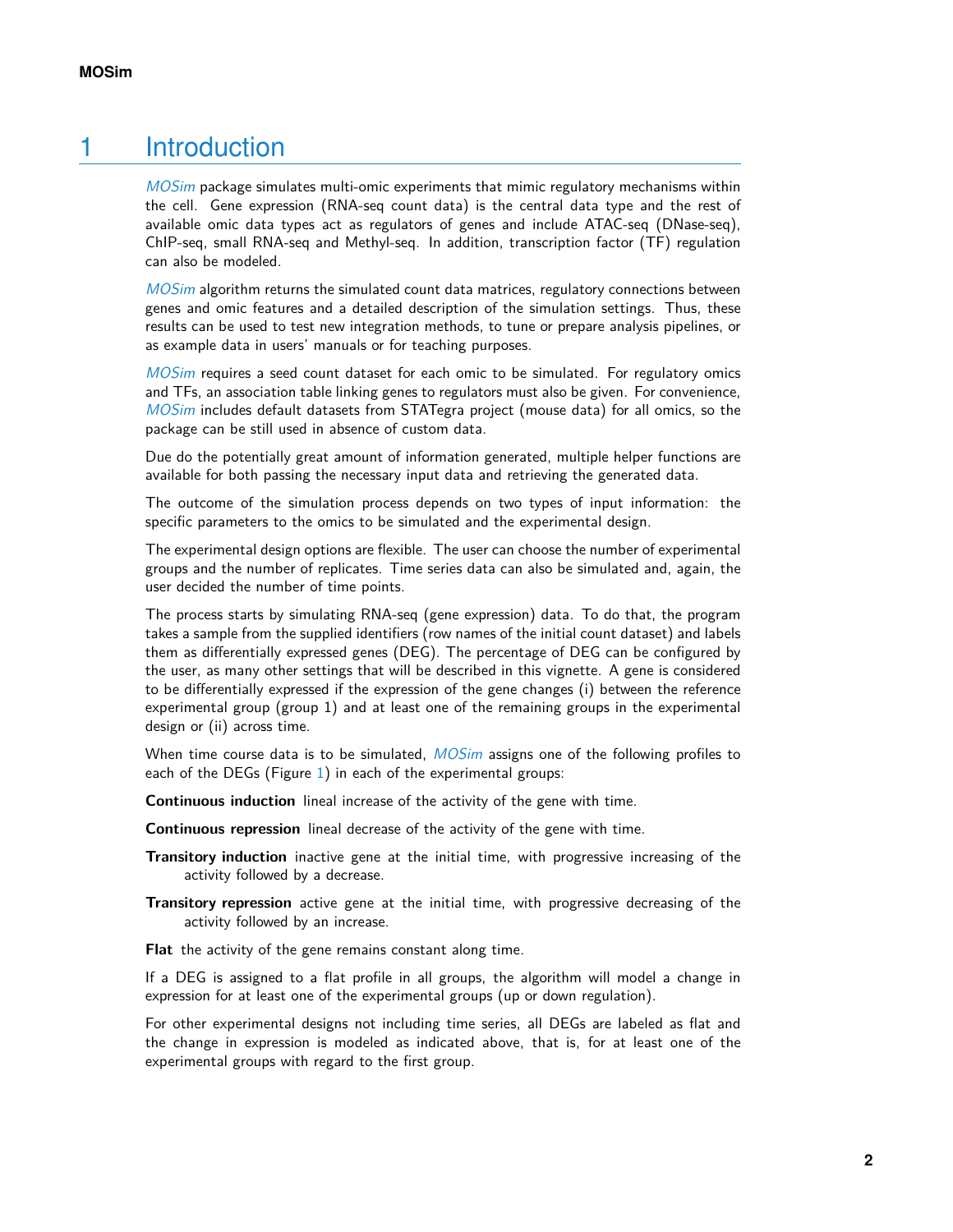<span id="page-2-1"></span>

**Figure 1: Time profiles representation**

Once the gene expression settings have been set the regulatory omics are configured. This is done first by assigning a potential effect (activation, repression or none) to each regulator. In a similar way as the percentage of DEG could be specified for RNA-seq, in regulatory omics the user can indicate the percentage of regulators that should be activators, repressors or with no effect in each omic. However, these initial percentages can be affected because regulatory relationships must be coherent with assigned profiles or selection of DEG. For instance, when a regulator has effect on more than one DEG and these DEGs have opposite profiles, the type of effect must be forced to match the profiles. In fact, and related to this, if a regulator is potentially associated to more than one DEG with different profiles, the system has to decide which profile must be assigned to the regulator. For that, [MOSim](http://bioconductor.org/packages/MOSim) takes the profile class (combination of profiles for all groups, for example CI-FL-CR in groups 1, 2 and 3 respectively) with more DEGs associated to the regulator (majority class) and assigns the corresponding profile to the regulator: depending on the regulator effect, the profile will be the same for activation effect (following the example, CI-FL-CR for groups 1, 2 and 3) or the opposite for repression (CR-FL-CI). The interactions with genes not included in the majoritary class are automatically classified as "activator" if the profiles are the same, "repressor" if the are the totally opposite (CI vs CR, TI vs TR) or "no effect" in any other case.

In brief, [MOSim](http://bioconductor.org/packages/MOSim) usage can be summed up in 3 main steps that will be described in the next sections:

- 1. Decide the experimental design, omics list and input data to use.
- 2. Generate a simulation object using the wrapper function mosim, in combination with the methods omicData and omicSim.
- <span id="page-2-0"></span>3. Extract the results from the simulation object with the helper functions omicResults and omicSettings.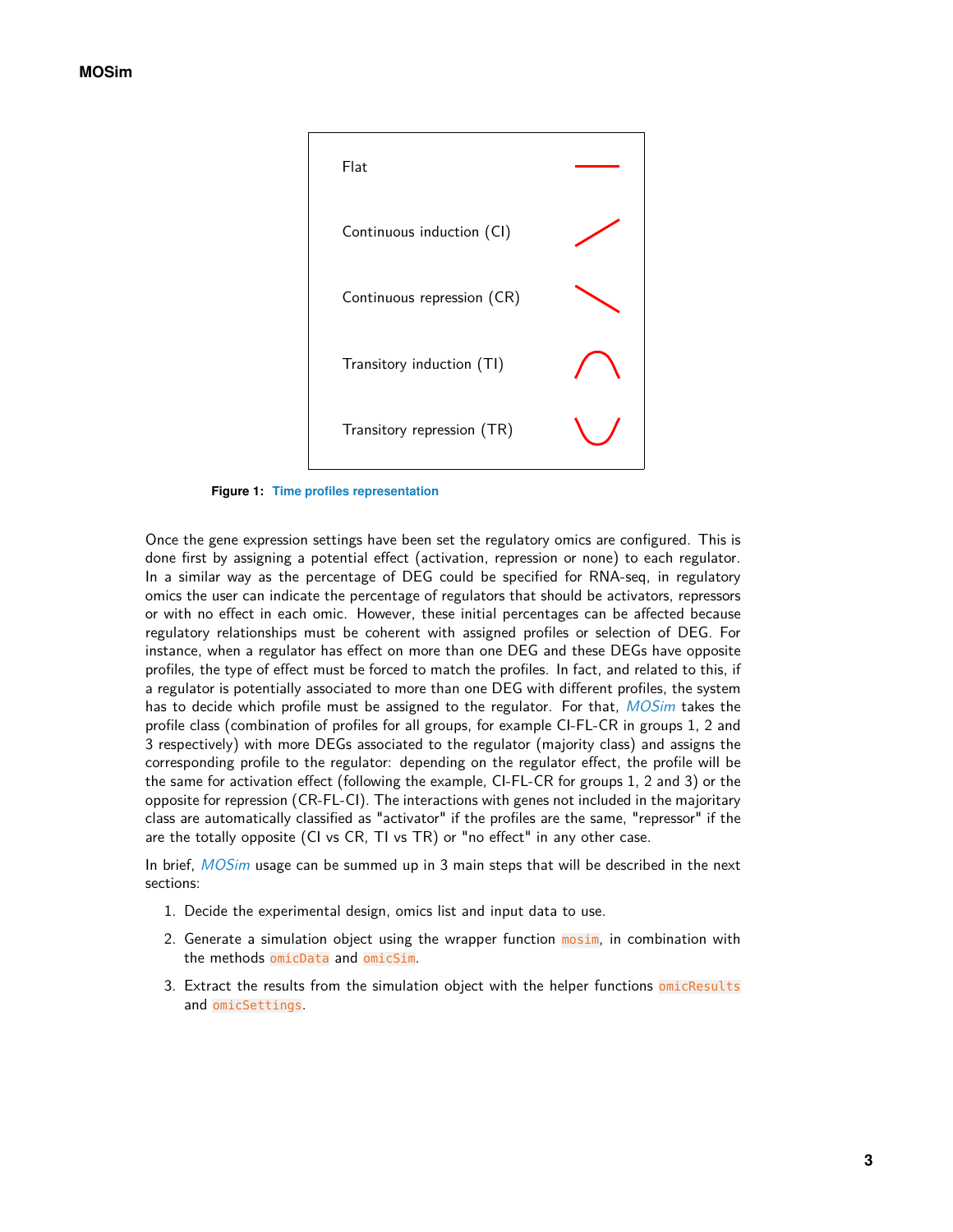## 2 *[MOSim](http://bioconductor.org/packages/MOSim)* input parameters

For the experimental design of the simulation, there are 3 parameters to be set: the number of experimental groups or conditions, the number of time points (1, if time series are not to be considered) and the number of replicates per condition. The only requirements, so that the algorithm can simulate differential expression, are at least 2 groups with no time points, or 1 group with at least 2 time points.

The list of omics to be simulated must be also provided. At this moment [MOSim](http://bioconductor.org/packages/MOSim) supports the following data types:

- RNA-seq (compulsory)
- DNase-seq
- ChIP-seq
- Methyl-seq
- miRNA-sea

The simulation needs gene expression to be present so RNA-seq will be included always even if it is not specified by the user. The simulation of transcription factors is also supported as a subset of RNA-seq simulated data.

Optionally, the seed samples to start the simulation can also be given. They are used for extracting the feature identifiers from the row names, and as the initial count distribution to generate the rest of simulated samples. The algorithm includes mouse default samples from STATegra project but users may provide seed samples from any other organism or experiment. For each regulatory omic, the association list linking regulator IDs to genes that they potentially regulate is also needed. If provided, extra care must be taken to ensure that the identifiers between RNA-seq and the association lists are correctly matched. Again, for STATegra data, these association files are included in the package. If TF-target gene associations are provided, TF regulation will be also simulated.

<span id="page-3-0"></span>The structure of the custom data and how to correctly pass it to [MOSim](http://bioconductor.org/packages/MOSim) will be described in the following sections.

## 3 Running the simulation: mosim

[MOSim](http://bioconductor.org/packages/MOSim) simulations are stored in a custom class S4 object, which means that the information is contained in slots and can be accessed using the standard way (with the operator  $\mathcal{O}(1)$ . However, this is not recommended and the preferred way to access the information are the accessors or utility function provided by the package, as additional transformations can be applied by these.

The first of these functions is mosim. This helper method takes all the options, performs the simulation, and returns the simulation object.

Internally, this helper function creates a series of S4 objects according to the options passed by the user and calls the required methods to simulate the data, gather the results and return them. The user only needs to set the simulation options, as indicated in the following example: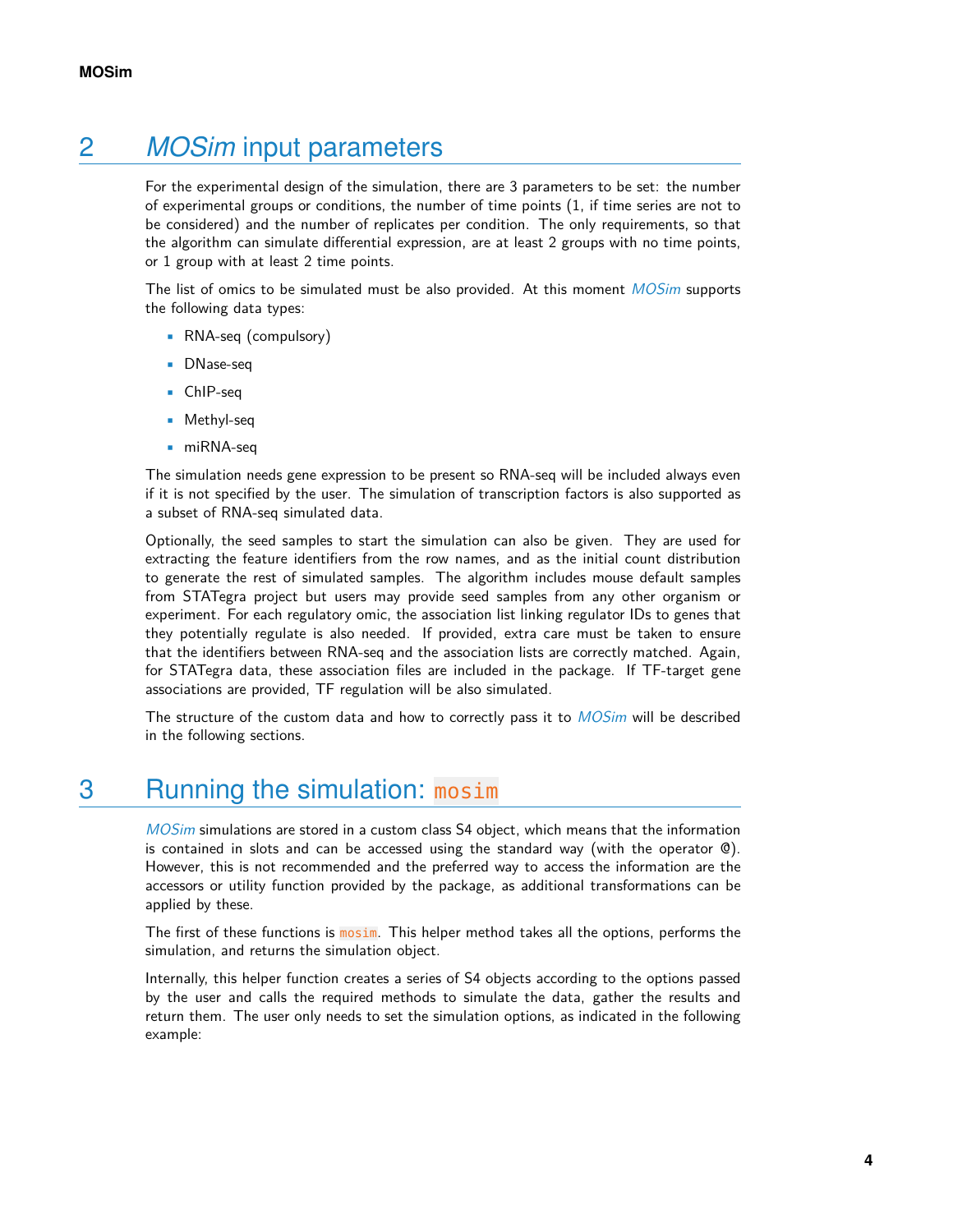```
mosim(omics, omicsOptions = NULL, diffGenes = .15, numberReps = 3, numberGroups =
2, times = c(0, 2, 4, 12, 24), depth = 74, profileProbs = list( continuous.induction
= .235, continuous.repression = .235, transitory.induction = .235, transitory.repression
= .235, flat = .06), minMaxFC = c(3, 8), TFtoGene = NULL)
```
The main arguments accepted by **mosim** function are:

- **omics** Character vector containing the names of the omics to simulate, which can be "RNAseq", "miRNA-seq", "DNase-seq", "ChIP-seq" or "Methyl-seq" (e.g. c("RNA-seq", "miRNA-seq")). It can also be a list with the omic names as names and their options as values, but we recommend to use the argument omicsOptions to provide the options to simulate each omic.
- **omicsOptions** List containing the options to simulate each omic. We recommend to apply the helper method omicSim to create this list in a friendly way, and the function omic Data to provide custom data (see the related sections for more information). Each omic may have different configuration parameters, but the common ones are:
	- **simuData/idToGene** Seed sample and association tables for regulatory omics. The helper function omicData should be used to provide this information (see the following section).
	- **regulatorEffect** For regulatory omics. List containing the percentage of effect types (repressor, activator or no effect) over the total number of regulators. For example  $list('repressor' = 0.05, 'NE' = 0.95).$  Remember that these numbers might be modified by the algorithm as explained in section  $1$ .
	- **totalFeatures** Number of features to simulate. By default, the total number of features in the seed dataset.
	- **depth** Sequencing depth in millions of reads. If not provided, it takes the global parameter passed to **mosim** function.
	- **replicateParams** List with parameters a and b for adjusting the variability in the gener-ation of replicates using the negative binomial. See section [5](#page-13-0) for more information.
- **diffGenes** Number of differentially expressed genes to simulate, given in percentage (0 1) or in absolute number  $(> 1)$ .
- **numberGroups** Number of experimental groups or conditions to simulate.
- **numberReps** Number of replicates per experimetal condition (and time point, if time series are to be generated).
- **times** Vector of time points to consider in the experimental design.
- **depth** Sequencing depth in millions of reads.
- **minMaxFC** Vector of minimum and maximum fold-change allowed for differentially expressed features.
- **TFtoGene** A logical value indicating if default transcription factors data should be used (TRUE) or not (FALSE), or a 3 column data frame containing custom associations as explained in [3.1.](#page-5-0) For transcription factors, the count matrix is not simulated like in the other omics but extracted from RNA-seq simulated data.

The most basic example of mosim function usage is calling it with only the list of omics to simulate. In this case, the default values will be used, including the default data samples.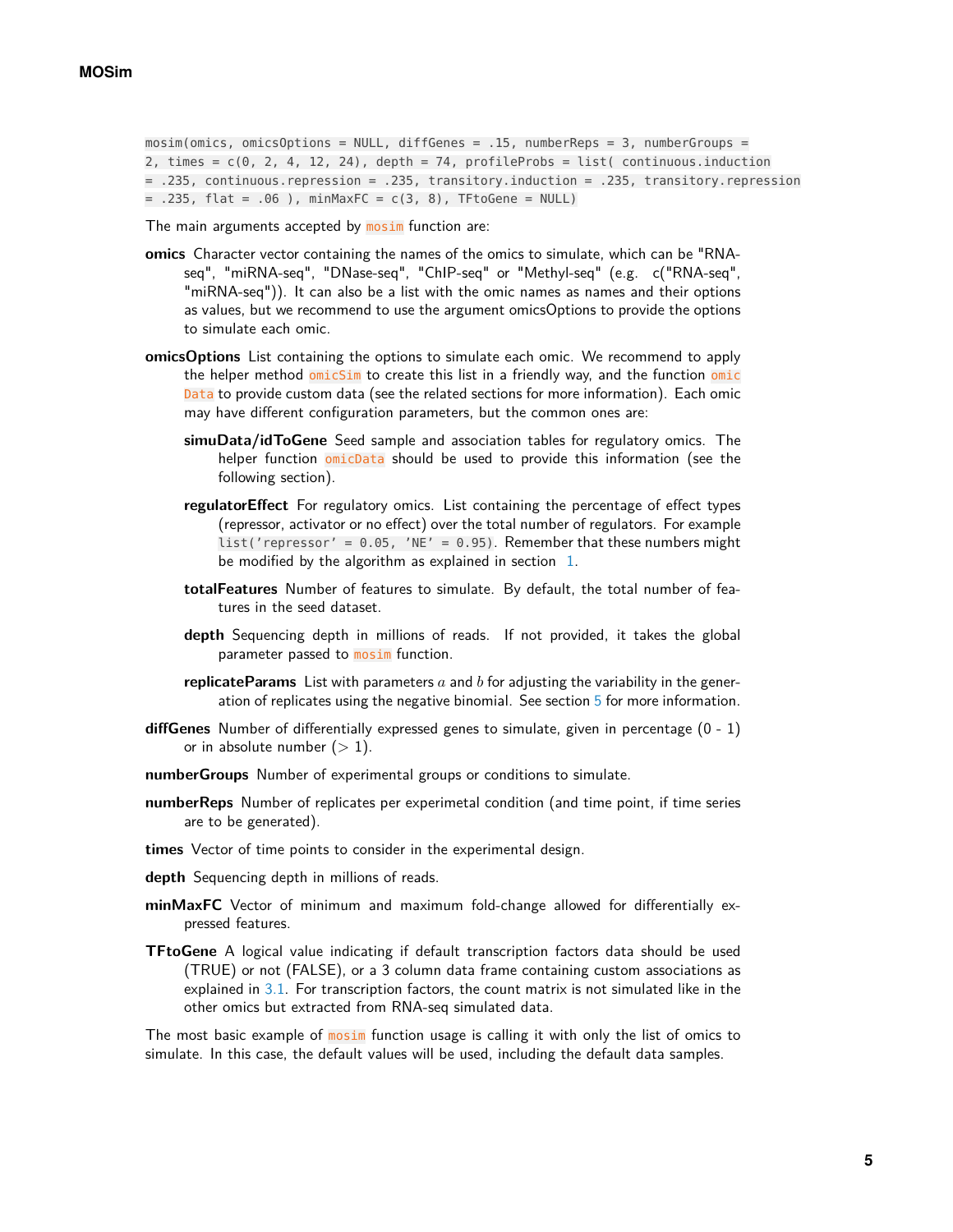```
library(MOSim)
```

```
omic_list <- c("RNA-seq")
rnaseq_simulation <- mosim(omics = omic_list)
```
The rnaseq simulation object is a Simulation class object containing the simulated data, that can be easily accessed with the helper functions omicResults and omicSettings, as we will see in the corresponding section.

Following with that basic example above, we can modify the experimental design to simulate 2 groups, 1 time point and 4 replicates per group:

Invalid combinations of experimental design arguments will make the algorithm stop with an error message, like this:

```
rnaseq_simulation <- mosim(omics = c("RNA-seq"),
                           times = \theta,
                           numberGroups = 1,numberReps = 4)
## Error in validObject(.Object): invalid class "MOSimulation" object: The design
must have a minimum of 2 times or 2 groups.
```
To obtain more than one omic data type, the omics list must be modified. RNA-seq is mandatory, and will be automatically included in the simulation, no matter if it is listed or not. Therefore these two simulations would be equivalent:

<span id="page-5-0"></span>As it can be seen, mosim function accepts global simulation parameters, but specific settings for a particular omic should be provided through two specially designed functions: omicData and omicSim.

#### 3.1 Providing custom data: omicData

The function omicData was designed to help users to provide their own seed data sets, as follows:

omicData(omic, data, associationList = NULL)

This helper function accepts 3 parameters:

- **omic** The name of the omic data type whose seed sample is to be provided. The omic names must be included in the list of accepted omics.
- **data** Count data. A data frame or ExpressionSet object with the omic identifiers as row names and just one column named Counts, containing the counts to be used as seed sample in the simulation for that omic.
- **associationList** Only for regulatory omics. Data frame with 2 columns containing the potential associations between genes and regulators. The first column, called ID, must contain the regulator IDs, and the second column, called Gene, must contain the gene identifiers.

For illustration purposes, consider as our custom data a subset of the default gene expression dataset. To use it as our seed RNA-seq dataset, we can use this code: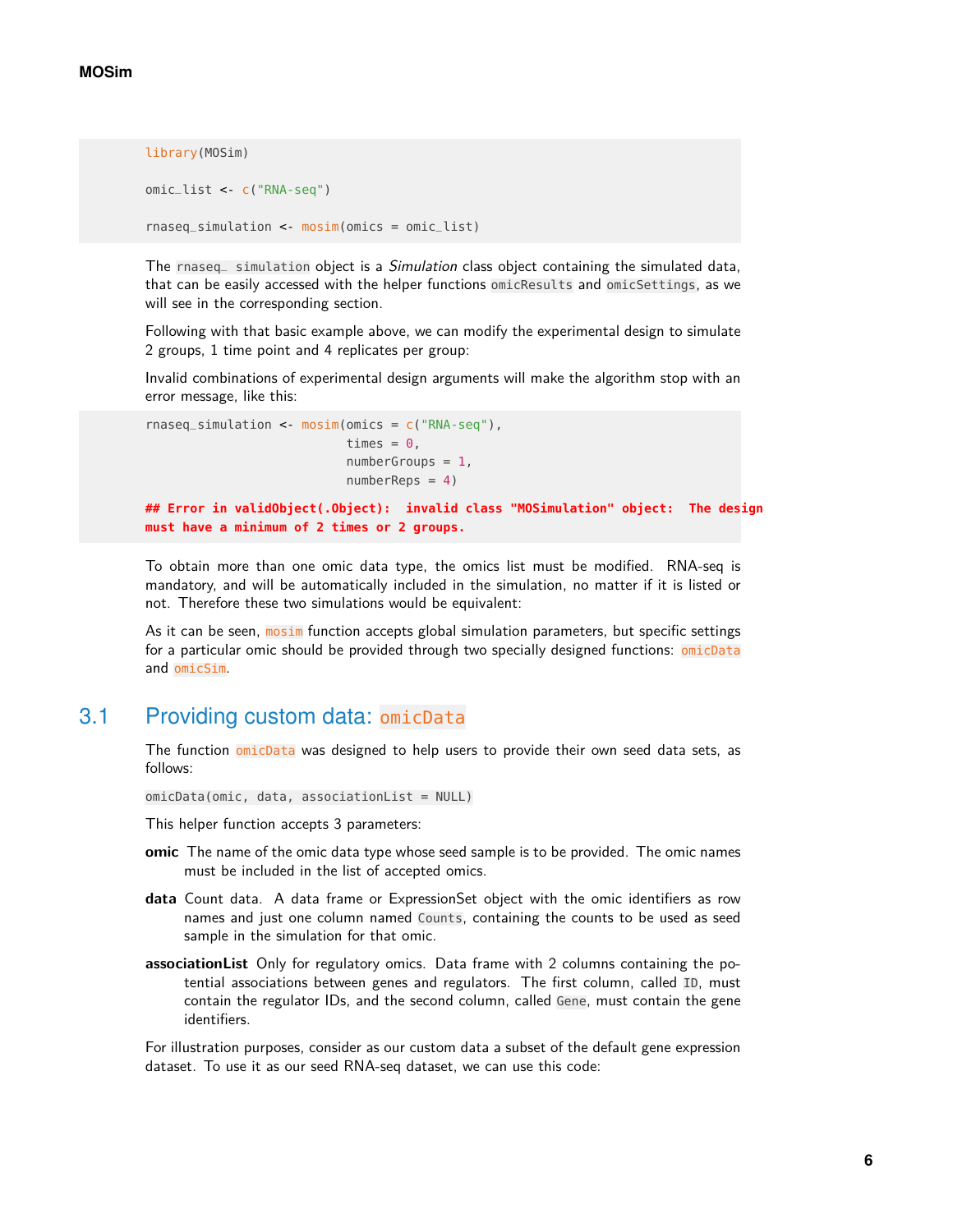```
# Take a subset of the included dataset for illustration
# purposes. We could also load it from a csv file or RData,
# as long as we transform it to have 1 column named "Counts"
# and the identifiers as row names.
data("sampleData")
custom_rnaseq <- head(sampleData$SimRNAseq$data, 100)
# In this case, 'custom_rnaseq' is a data frame with
# the structure:
head(custom_rnaseq)
## Counts
## ENSMUSG00000000001 6572
## ENSMUSG000000000003 0
## ENSMUSG00000000028 4644
## ENSMUSG00000000031 8
## ENSMUSG00000000037 0
## ENSMUSG00000000049 0
# The helper 'omicData' returns an object with our custom data.
rnaseq_customdata <- omicData("RNA-seq", data = custom_rnaseq)
# We use the associative list of 'omics' parameter to pass
# the RNA-seq object.
rnaseq_simulation <- mosim(omics = list("RNA-seq" = rnaseq_customdata))
```
RNA-seq is a special case of omic data type because it does not require an association list to work. For any other omic, such as DNase-seq, we need two different data frames: the seed sample with the structure already mentioned, and the associations between regulator IDs and genes.

```
# Select a subset of the available data as a custom dataset
data("sampleData")
custom_dnaseseq <- head(sampleData$SimDNaseseq$data, 100)
# Retrieve a subset of the default association list.
dnase_genes <- sampleData$SimDNaseseq$idToGene
dnase_genes <- dnase_genes[dnase_genes$ID %in%
                             rownames(custom_dnaseseq), ]
# In this case, 'custom_dnaseseq' is a data frame with
# the structure:
head(custom_dnaseseq)
## Counts
## 1_63176480_63177113 513
## 1_125435495_125436168 1058
## 1_128319376_128319506 37
## 1_139067124_139067654 235
## 1_152305595_152305752 105
```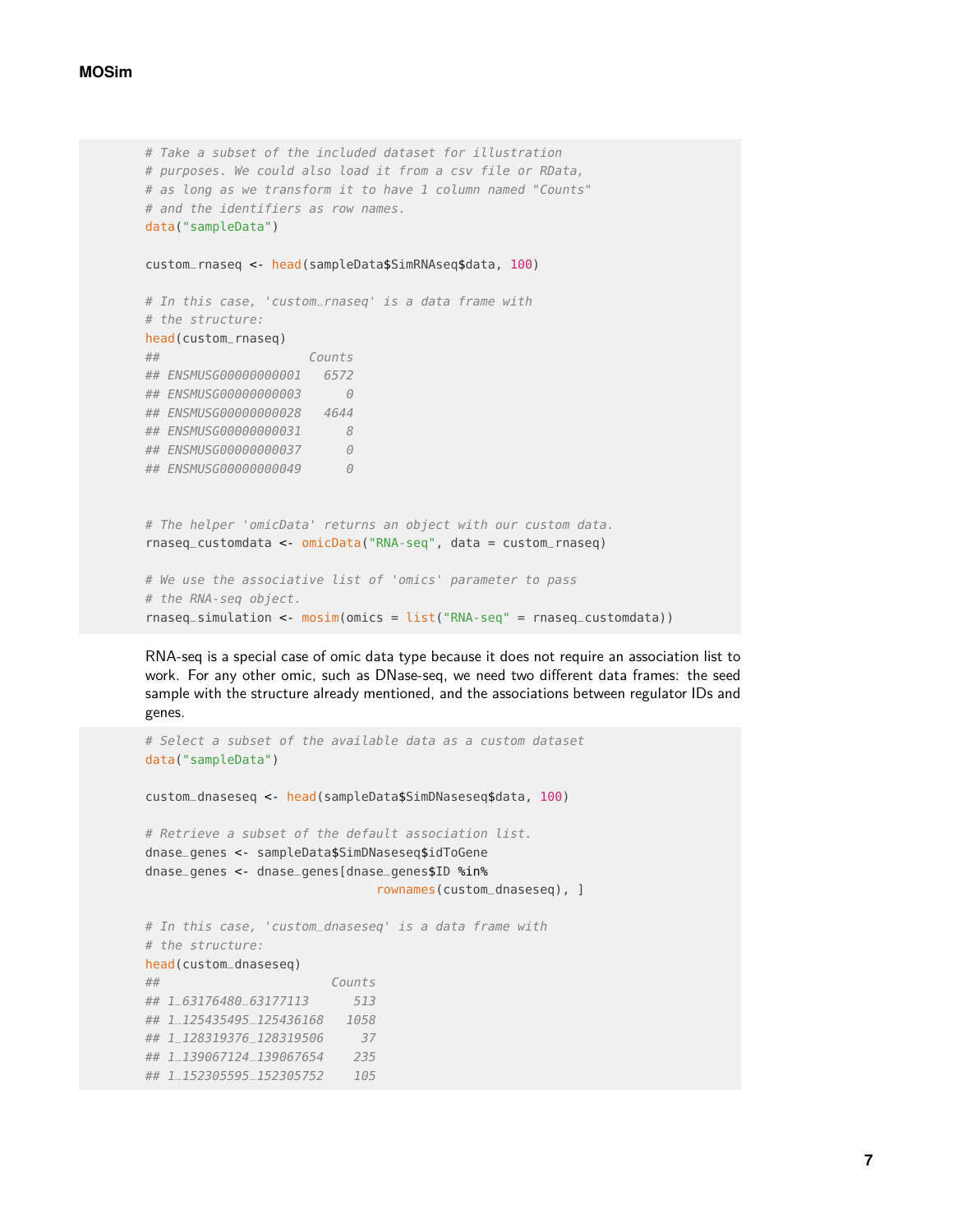```
## 1_172490322_172490824 290
# The association list 'dnase_genes' is another data frame
# with the structure:
head(dnase_genes)
## ID Gene
## 29195 1_3670777_3670902 ENSMUSG00000051951
## 29196 1_3873195_3873351 ENSMUSG00000089420
## 29197 1_4332428_4332928 ENSMUSG00000025900
## 29198 1_4346315_4346445 ENSMUSG00000025900
## 29199 1_4416827_4416973 ENSMUSG00000025900
## 29200 1_4516660_4516798 ENSMUSG00000096126
dnaseseq_customdata <- omicData("DNase-seq",
                               data = custom_dnaseseq,
                               associationList = dnase_genes)
multi_simulation <- mosim(omics = list(
    "RNA-seq" = rnaseq_customdata,
    "DNase-seq" = dnaseseq_customdata)
    )
## Warning: 'distinct_()' was deprecated in dplyr 0.7.0.
## Please use 'distinct()' instead.
## See vignette('programming') for more help
## This warning is displayed once every 8 hours.
## Call 'lifecycle::last_lifecycle_warnings()' to see where this warning was generated.
```
The two exceptions in this section are transcription factors and methylation.

The simulated transcription factor data is extracted from the generated RNA-seq data but a data frame with 3 columns needs to be provided: TF column, with the transcription factor identifiers (any type of identifier can be used); TFgene column, with transcription factor identifiers that must coincide with the type of identifier used in RNA-seq; and LinkedGene column, with the identifier of the target gene (again, the same used in RNA-seq data). Instead of applying omicData function for this purpose, the TFtoGene argument in mosim function must be used:

```
# Select a subset of the available data as a custom dataset
data("sampleData")
custom_tf <- head(sampleData$SimRNAseq$TFtoGene, 100)
# TF TFgene LinkedGene
# 1 Aebp2 ENSMUSG00000030232 ENSMUSG00000000711
# 2 Aebp2 ENSMUSG00000030232 ENSMUSG00000001157
# 3 Aebp2 ENSMUSG00000030232 ENSMUSG00000001211
# 4 Aebp2 ENSMUSG00000030232 ENSMUSG00000001227
# 5 Aebp2 ENSMUSG00000030232 ENSMUSG00000001305
# 6 Aebp2 ENSMUSG00000030232 ENSMUSG00000001794
multi_simulation <- mosim(omics = list(
    "RNA-seq" = rnaseq_customdata,
```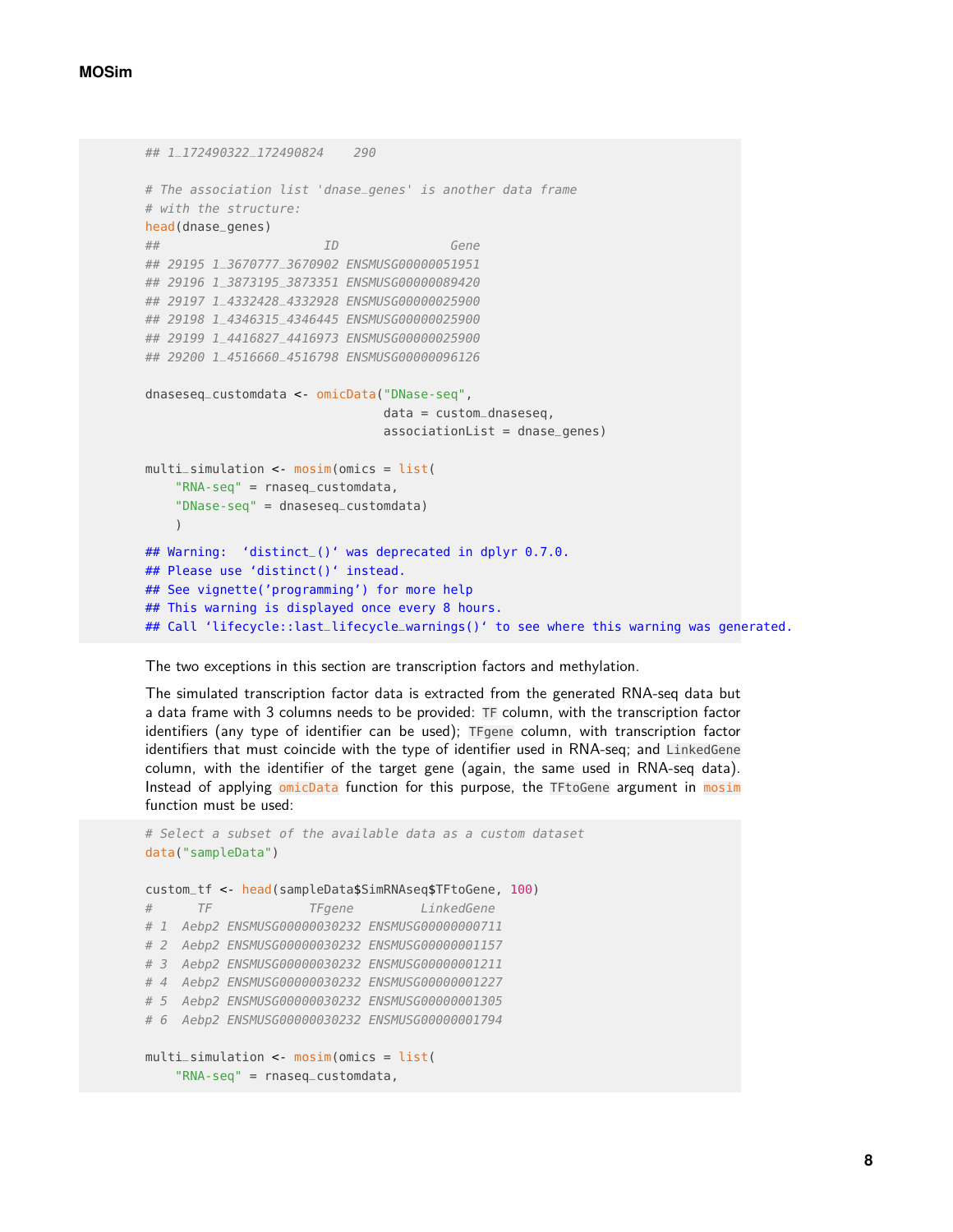```
"DNase-seq" = dnaseseq_customdata),
# The option is passed directly to mosim function instead of
# being an element inside "omics" parameter.
TFtoGene = custom_tf
)
```
For methylation, a seed count sample does not need to be provided because it will be generated automatically. Methylation simulation just needs the association list containing the CpG sites to be simulated and the associated genes. The chromosomal positions for the CpG sites must be given in the format <chr>\_<start>\_<end>, that is, the chromosome number, start and end positions separated by the char  $\Box$ .

```
# Select a subset of the available data as a custom dataset
data("sampleData")
custom_cpgs <- head(sampleData$SimMethylseq$idToGene, 100)
# The ID column will be splitted using the "_" char
# assuming <chr> < start> _<end>.
#
# These positions will be considered as CpG sites
# and used to generate CpG islands and other elements.
#
# Please refer to MOSim paper for more information.
#
# ID Gene
# 1 11 3101154 3101154 ENSMUSG00000082286
# 2 11_3101170_3101170 ENSMUSG00000082286
# 3 11_3101229_3101229 ENSMUSG00000082286
# 4 11_3101287_3101287 ENSMUSG00000082286
# 5 11_3101329_3101329 ENSMUSG00000082286
# 6 11_3101404_3101404 ENSMUSG00000082286
```
#### 3.2 Changing omic settings: omicSim

<span id="page-8-0"></span>As commented before when describing mosim function, there are two ways of passing omic configuration options: by giving a list in the omics parameter or by giving omics as a character vector with the omics to simulate and specifying the simulation options in the parameter omic sOptions.

The omicsOptions parameter accepts a list, but the [MOSim](http://bioconductor.org/packages/MOSim) helper function, omicSim, allows to do it in a more straightforward way.

omicSim(omics, depth = NULL, totalFeatures = NULL, regulatorEffect = NULL)

The description of the parameters was explained in section [3.](#page-3-0)

Back to the first basic example of RNA-seq simulation using the default dataset, the code to use if we wish to restrict the number of features is:

```
omic_list <- c("RNA-seq")
```

```
rnaseq_options <- omicSim("RNA-seq", totalFeatures = 2500)
```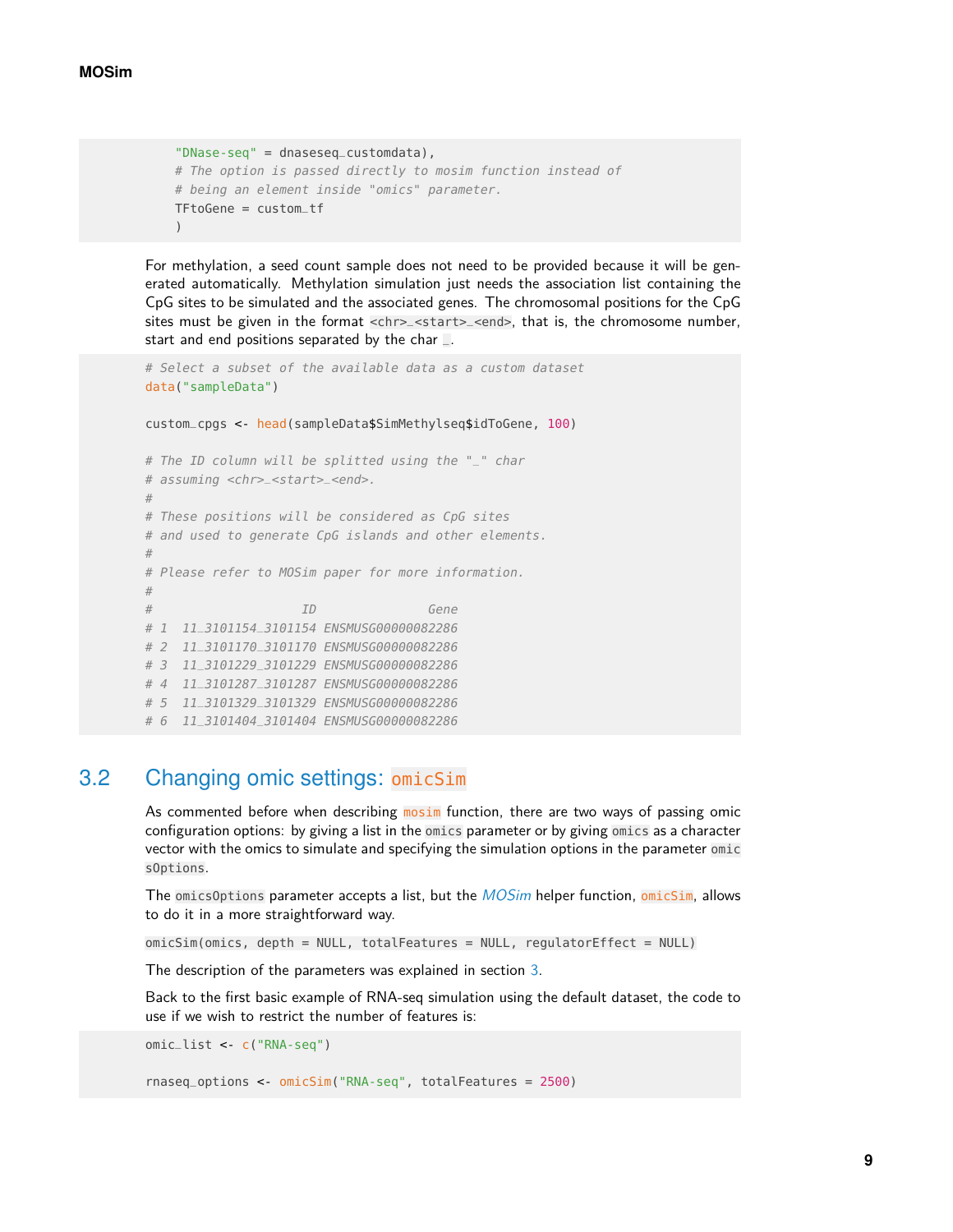```
# The return value is an associative list compatible with
# 'omicsOptions'
rnaseq_simulation <- mosim(omics = omic_list,
                           omicsOptions = rnaseq_options)
```
When having multiple omics, we concatenate the information like follows:

```
omics_list <- c("RNA-seq", "DNase-seq")
# In R concatenaning two lists creates another one merging
# its elements, we use that for 'omicsOptions' parameter.
omics_options <- c(omicSim("RNA-seq", totalFeatures = 2500),
                   omicSim("DNase-seq",
                           # Limit the number of features to simulate
                           totalFeatures = 1500,
                           # Modify the percentage of regulators with effects.
                           regulatorEffect = list(
                                'activator' = 0.68,
                                'repressor' = 0.3,
                                'NE' = 0.02)))
set.seed(12345)
```

```
multi_simulation <- mosim(omics = omics_list,
                          omicsOptions = omics_options)
```
The objects generated by omicData and omicSim are different and special attention must be paid to combine them. The following code shows an example on how to do it:

```
rnaseq_customdata <- omicData("RNA-seq", data = custom_rnaseq)
rnaseq_options <- omicSim("RNA-seq", totalFeatures = 100)
```

```
rnaseq_simulation <- mosim(omics = list("RNA-seq" = rnaseq_customdata),
                           omicsOptions = rnaseq_options)
```
## 4 Working with simulation results

The information contained in a simulation object can be classified in two categories: the simulation settings used to perform the simulation, and the count data matrices generated by the process.

<span id="page-9-1"></span>To access this information, [MOSim](http://bioconductor.org/packages/MOSim) provides two helper functions: omicSettings to retrieve the simulation settings and omicResults for accessing the count matrices.

#### 4.1 Retrieving the simulation settings: omicSettings

The helper function omicSettings is used to extract the settings used in the simulation: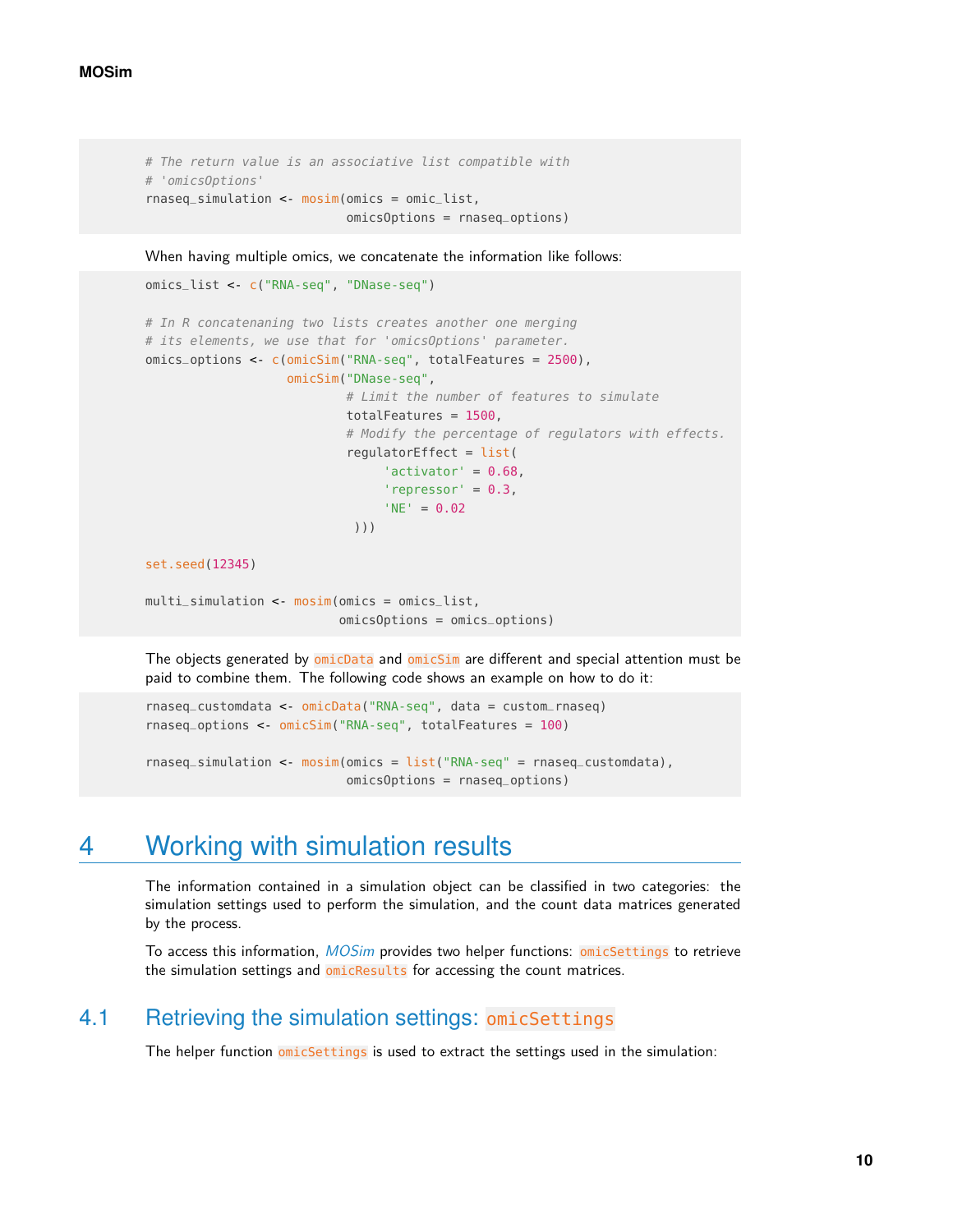omicSettings(simulation, omics = NULL, association = FALSE, reverse = FALSE, only.linked = FALSE, include.lagged = TRUE)

The following parameters are accepted by the function:

**simulation** Simulation object returned by mosim function.

- **omics** List with the names of the omic data types whose settings are to be retrieved.
- **association** A logical value. If TRUE, the original association lists used in the simulation are included.
- **reverse** A logical value. If TRUE, it swaps the column order in the association list in case we want to use the output directly and the program requires a different ordering.
- **only.linked** A logical value. If TRUE, it returns only the regulator-gene interactions with effect.
- **include.lagged** A logical value. If TRUE it will return the full settings table including regulator-gene interactions in which the minimum/maximum value for transitory profiles does not perfectly match, otherwise they will be filtered.

Users can choose to recover the setting for all the simulated omics or just for some of them:

```
# This will be a data frame with RNA-seq settings (DE flag, profiles)
rnaseq_settings <- omicSettings(multi_simulation, "RNA-seq")
```

```
# This will be a list containing all the simulated omics (RNA-seq
# and DNase-seq in this case)
all_settings <- omicSettings(multi_simulation)
```
For RNA-seq, the settings table has an structure similar to this:

| ID                 | DE    | Group1               | Group2                                     | $T$ max. $G$ roup $1$ | Tmax.Group2 |
|--------------------|-------|----------------------|--------------------------------------------|-----------------------|-------------|
| ENSMUSG00000017204 | TRUE  | transitory.induction | continuous.repression                      | 2.57                  | NA          |
| ENSMUSG00000097082 | TRUE  | transitory.induction | transitory.induction                       | 1.46                  | 2.23        |
| ENSMUSG00000055493 | TRUE  |                      | transitory.induction continuous.repression | 2.37                  | NA          |
| ENSMUSG00000017221 | TRUE  | transitory.induction | continuous.induction                       | 2.63                  | NA          |
| ENSMUSG00000020205 | TRUE  | transitory.induction | continuous.induction                       | 2.83                  | <b>NA</b>   |
| ENSMUSG00000087802 | FALSE | flat                 | flat                                       | ΝA                    | ΝA          |

Each column provides different information about the settings used to carry on the simulation:

- **ID** Gene identifier.
- **DEG** A logical value indicating if the gene was selected as differentially expressed (TRUE) or not (FALSE).
- **GroupX** There will be as many group columns as groups defined in the experimental design, each one containing the type of expression profile assigned to the gene in the simulation.
- **Tmax.GroupX** For transitory profiles, the time point with the absolute maximum (or minimum) value.

For regulatory omics, the structure will slightly differ from RNA-seq, adding additional columns. Note that in this example, for reading purposes, the last 4 columns containing the Tmax.GroupX and Lagged.GroupX have been omitted:

Each row describes a regulator-gene interaction, with the following columns:

**ID** : Regulator identifier.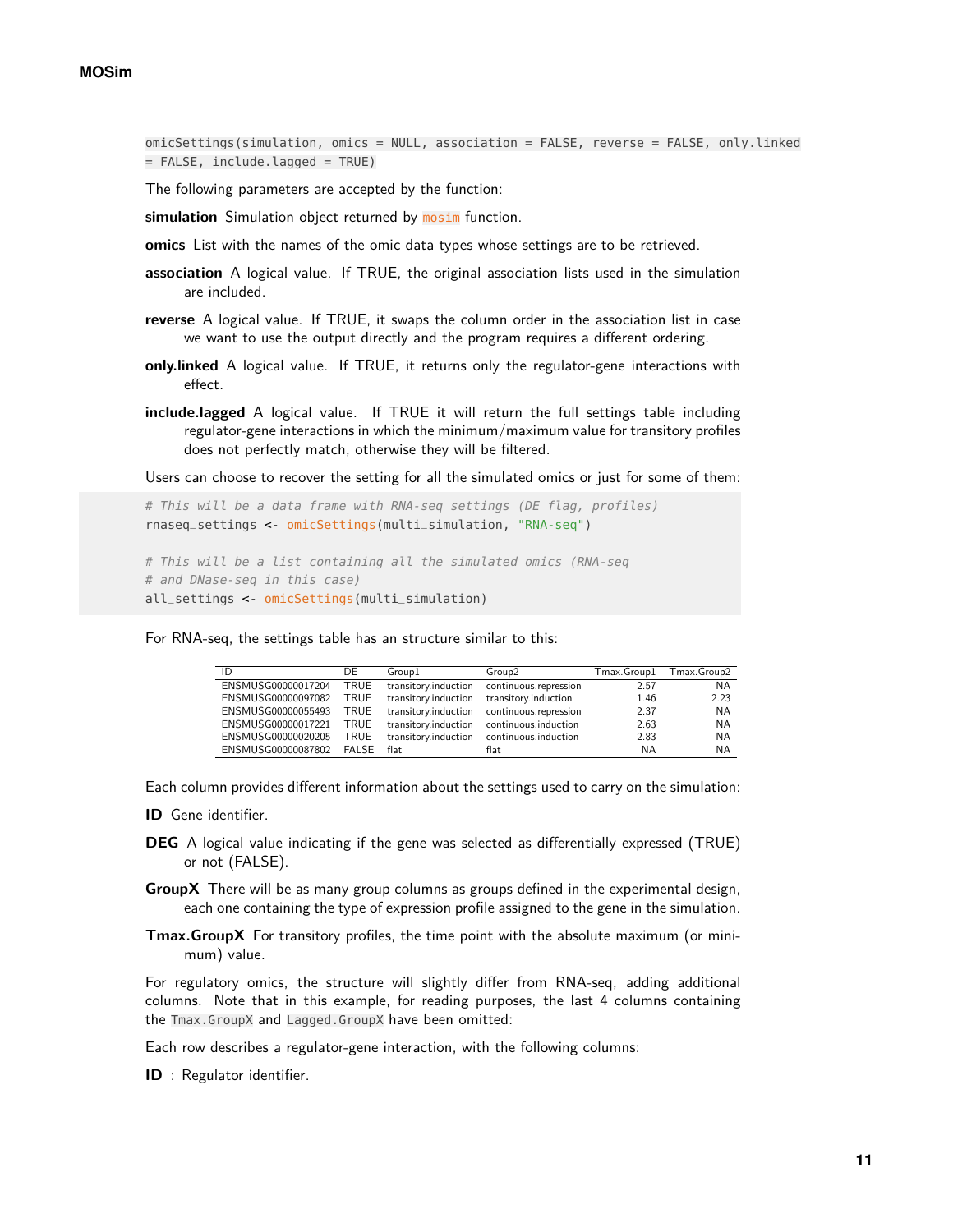| ID                     | Gene               | Effect.Group1 | Effect.Group2 | Group1                | Group <sub>2</sub>    | $\cdots$ |
|------------------------|--------------------|---------------|---------------|-----------------------|-----------------------|----------|
| 10 111588324 111588448 | ENSMUSG00000097082 | activator     | activator     | transitory.induction  | transitory.induction  | $\cdots$ |
| 10 111588324 111588448 | ENSMUSG00000020205 | activator     | NA.           | transitory.induction  | transitory.induction  | $\cdots$ |
| 10 11358301 11358431   | ENSMUSG00000055493 | activator     | activator     | transitory.induction  | continuous.repression |          |
| 10 11358301 11358431   | ENSMUSG00000087802 | <b>NA</b>     | <b>NA</b>     | transitory.induction  | continuous.repression |          |
| 11 98682094 98682786   | ENSMUSG00000017204 | repressor     | activator     | transitory.repression | continuous.repression |          |
| 11 98682094 98682786   | ENSMUSG00000017221 | repressor     | repressor     | transitory.repression | continuous.repression |          |

**Gene** : Gene identifier.

- **Effect.GroupX** : There will be as many effect group columns as groups in the experimental design. Each one will contain the effect of the regulator on the gene. As explained in previous sections, if both gene (being a DEG) and regulator share the same profile, the regulator is considered to act as activator; if they have completely opposite profiles, the regulator will be a repressor; for any other case, NA value will be set.
- **GroupX** : There will be as many group columns as groups defined in the experimental design, each one containing the type of expression profile assigned to the regulator in the simulation, as described in section [1.](#page-1-0)
- **Tmax.GroupX** : For transitory profiles, the time point with the absolute maximum (or minimum) value.
- **Lagged.GroupX** : For transitory profiles, a logical value indicating if regulator and gene share the same maximum (or minimum) time point or not. The difference between points could explain potentially low correlation values between the two.

To retrieve the original association lists, the parameter association must be set to  $TRUE$ :

# This will be a list with 3 keys: settings, association and regulators dnase\_settings <- omicSettings(multi\_simulation, "DNase-seq", association = TRUE)

When settings the association parameter to  $TRUE$ , the output object will be a list of lists with the following key names:

**association** List containing the association table for each omic.

**settings** List containing the setting data frames for each omic.

<span id="page-11-0"></span>**regulators** Data frame combining the settings from all regulatory omics, adding an additional column Omic.

#### 4.2 Accessing the count data matrices: omicResults

The last helper function is omicResults:

omicResults(simulation, omics = NULL)

This function can accept 2 parameters: the simulation output object and, optionally, the omics we want to retrieve. As in the previous helper function, retrieving one omic will result in a data frame object, and for more than one a list of data frames will be provided.

# multi\_simulation is an object returned by mosim function. # This will be a data frame with RNA-seq counts rnaseq\_simulated <- omicResults(multi\_simulation, "RNA-seq") # Group1.Time0.Rep1 Group1.Time0.Rep2 Group1.Time0.Rep3 ... # ENSMUSG00000073155 4539 5374 5808 ...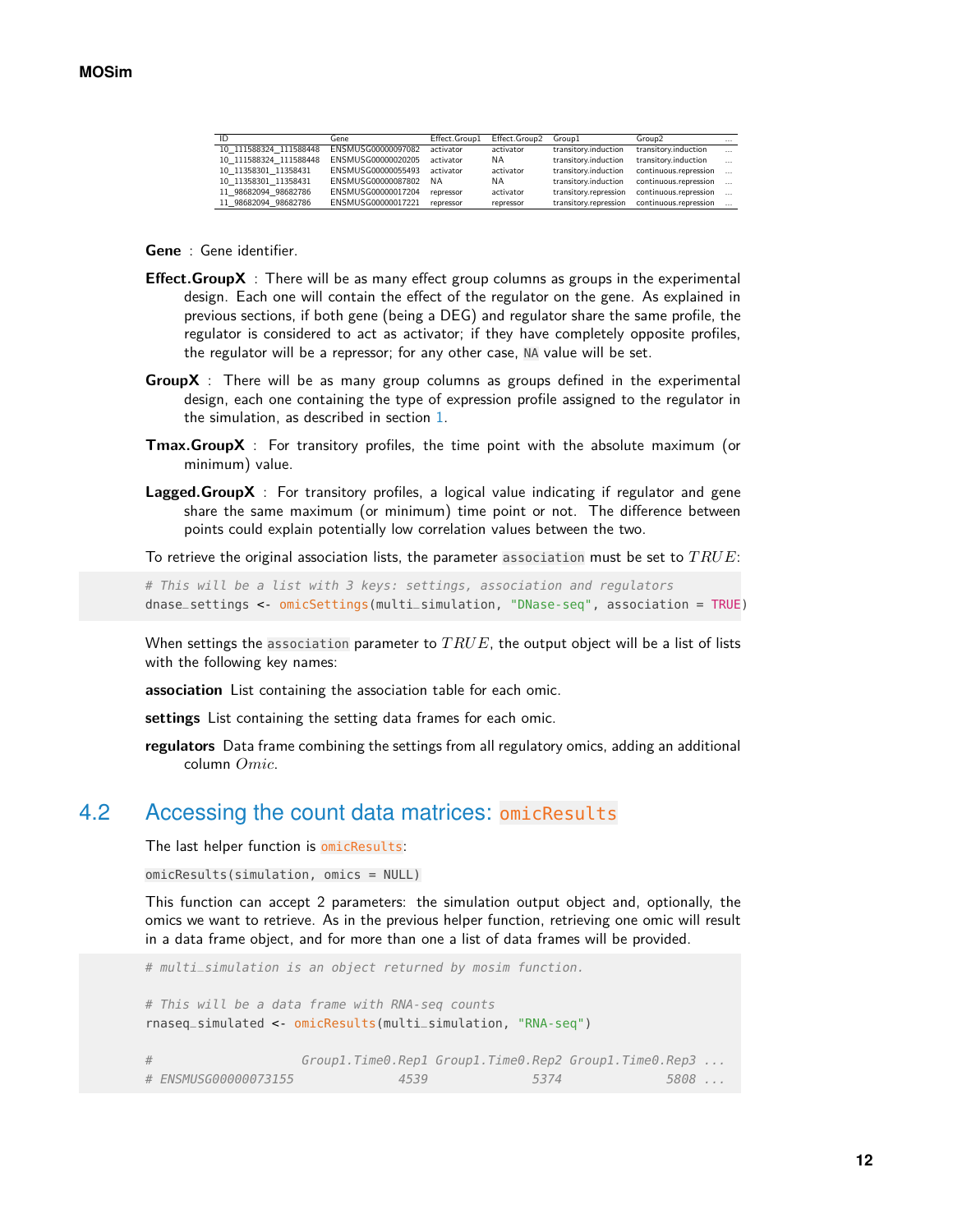#### **MOSim**

| # ENSMUSG00000026251 | $\left(\cdot\right)$                                          | $\Theta$ | $\theta$     |
|----------------------|---------------------------------------------------------------|----------|--------------|
| # ENSMUSG00000040472 | 2742                                                          | 2714     | 2912         |
| # ENSMUSG00000021598 | 5256                                                          | 4640     | 5130         |
| # ENSMUSG00000032348 | 421                                                           | 348      | 492          |
| # ENSMUSG00000097226 | 16                                                            | 14       | $9 \ldots$   |
| # ENSMUSG00000027857 | $\Theta$                                                      | $\theta$ | $\theta$ ,,, |
| # ENSMUSG00000032081 |                                                               | $\theta$ | $\Theta$ ,,, |
| # ENSMUSG00000097164 | 794                                                           | 822      | 965          |
| # ENSMUSG00000097871 | $\theta$                                                      | $\theta$ | $\Theta$ ,,, |
|                      |                                                               |          |              |
|                      | # This will be a list containing RNA-seq and DNase-seq counts |          |              |

```
all_simulated <- omicResults(multi_simulation)
```
The structure of the final count matrix will have the features as row names, and the conditions as column names following the scheme <Group>.<Timepoint>.<Replicate>.

<span id="page-12-0"></span>Alternatively a ExpressionSet object can be returned by setting the format argument to "ExpressionSet".

## 4.3 Plotting results: plotProfile

Graphical plots are useful to check a feature profile or to compare gene & regulator interactions. To generate them, the function plotProfile needs the simulation object, the omic or two omics to plot, and one feature for each omic.

```
# The methods returns a ggplot plot, if called directly
# it will be automatically plotted.
plotProfile(multi_simulation,
           omics = c("RNA-seq", "DNase-seq"),
            featureIDS = list("RNA-seq" = "ENSMUSG00000024691",
                "DNase-seq" = "19_12574278_12574408"
            ))
```
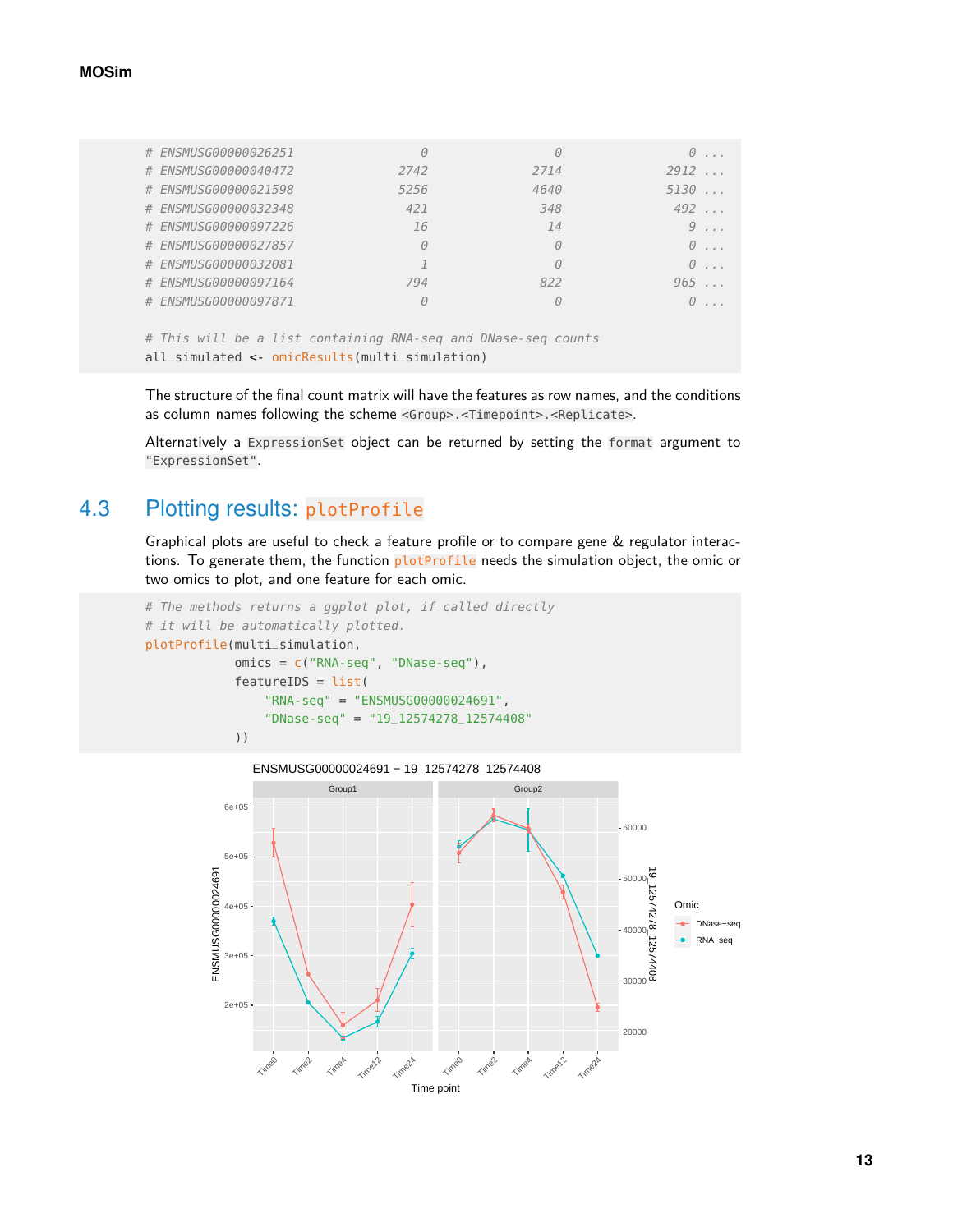The returned ggplot can be stored in a variable to customize other attributes.

```
library(ggplot2)
# Store the plot in a variable
profile_plot <- plotProfile(multi_simulation,
            omics = c("RNA-seq", "DNase-seq"),
            featureIDS = list("RNA-seq" = "ENSMUSG00000024691",
                "DNase-seq" = "19_12574278_12574408"
            ))
# Modify the title and print
profile_plot +
    ggtitle("My custom title") +
```
theme\_bw()  $+$ theme(legend.position="top")

My custom title



### <span id="page-13-0"></span>5 Advanced use cases

<span id="page-13-1"></span>Most of the common users' needs should be covered by the previously showed examples, but this section describes some advanced settings as the variability of the negative binomial distribution that is used to generate replicates.

#### 5.1 Negative binomial variance

In a negative binomial distribution, the variance depends on the mean. In  $MOSim$ , the generated counts for a given condition (and/or time point) are taken as the mean of the distribution. To model the dependence between the negative binomial mean and variance for each omic, we analyzed several data sets and experiments, and observed a linear relationship between log-transformed count values of means and variances ( $R^2 > 0.95$  for all models):  $\sigma^2 = 10^a * (\mu+1)^b - 1.$  To assure a minimum variance we really used the maximum of this